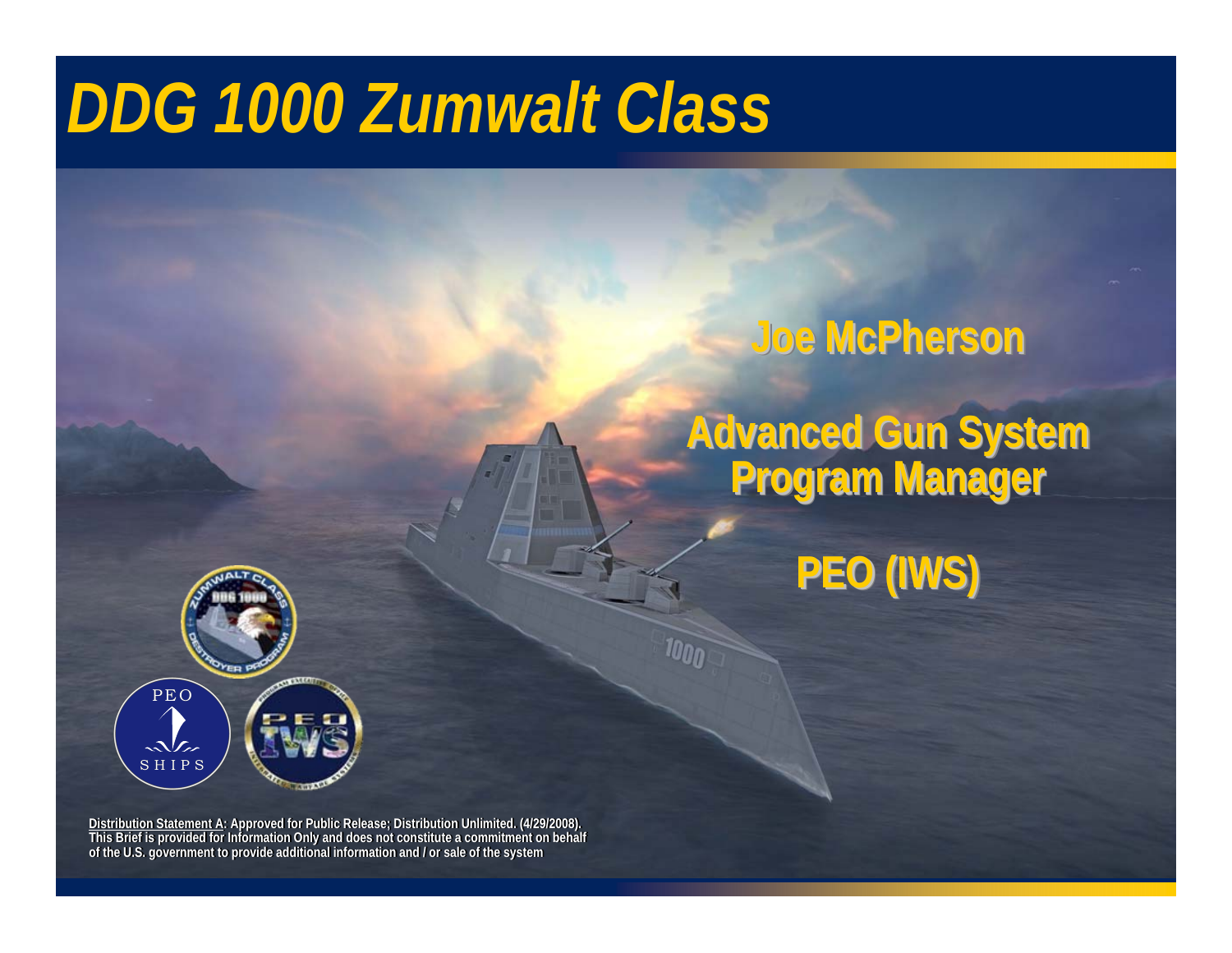# *Zumwalt Description*

- **Mission** 
	- − **Littoral Battlespace Dominance**
	- −**Multi-mission capable**
	- − **Network-centric operations**
- **Description**
	- − **Precision strike**
	- − **Naval surface fire support**
	- − **In-stride mine avoidance**
	- −**Optimized crewing**
	- −**Life cycle affordability**
	- − **Robust survivability**

### **Employment**

− **Provide forward presence and power projection, independently, and in connection with Joint Forces**

## **Key Performance Parameters**

**Interoperability Number of GunsGun Magazine Capacity Vertical Launch CellsRadar Cross SectionManning Force Protection Survivability**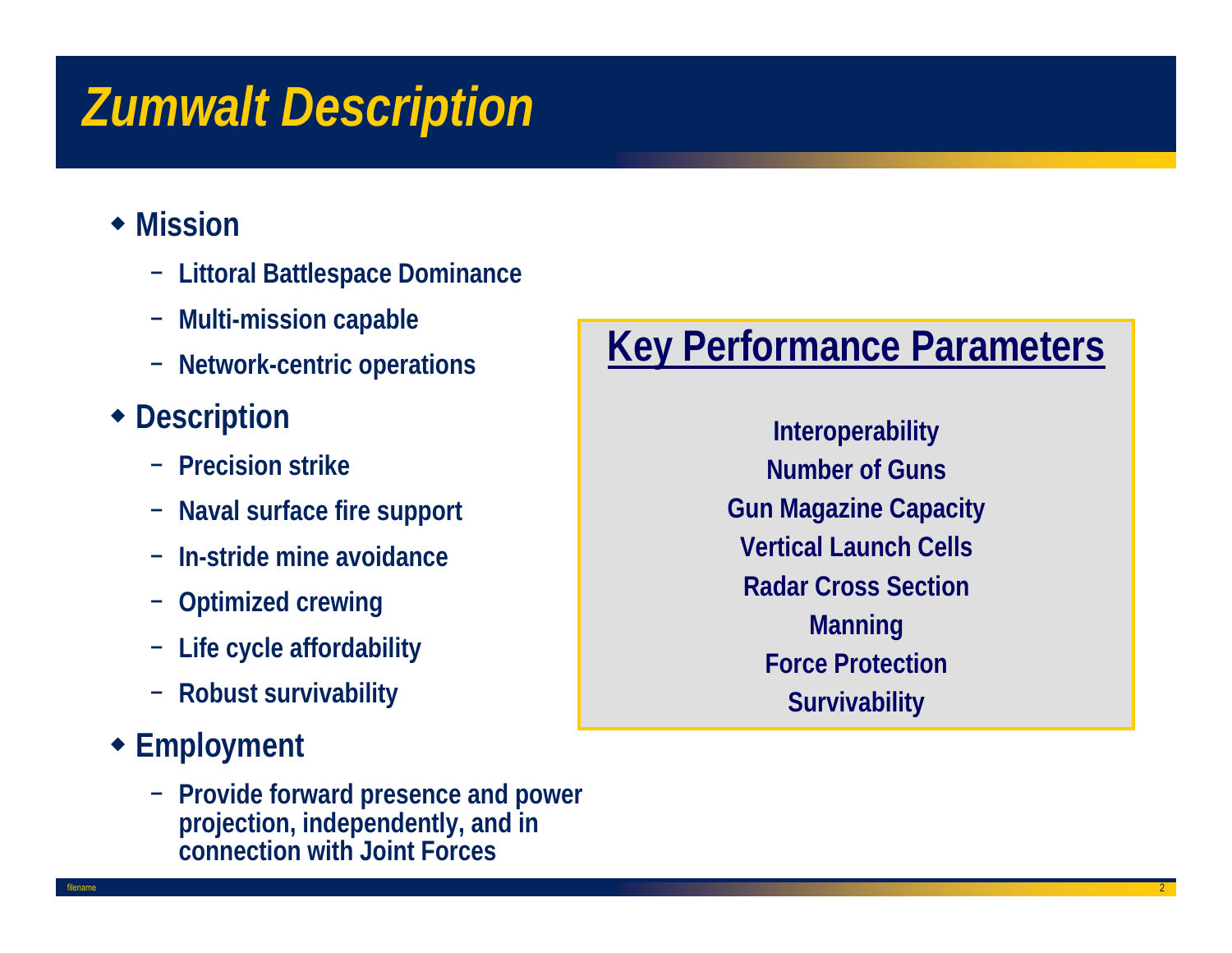### *Hull*

**Wave-Piercing Tumblehome** 

#### *Characteristics*

| Length 600 ft |         | <b>Displacement</b>         | 14,987 LT    |
|---------------|---------|-----------------------------|--------------|
| <b>Beam</b>   | 80.7 ft | <b>Installed Power</b>      | <b>78 MW</b> |
| <b>Draft</b>  | 27.6 ft | <b>Crew Size</b>            | 148          |
| <b>Speed</b>  | 30 kt   | (incl. Aviation detachment) |              |

#### *Integrated Power System (IPS)*

**(2) Main Turbine Generators (MTG) (2) Auxiliary Turbine Generators (ATG) (2) 34.6 MW Advanced Induction Motors Integrated Fight Through Power**

#### *Aviation*

**MH60R and (3) VTUAVs (Capacity for 2 MH 60Rs)**

3

#### *Sensors*

**Dual Band Radar (DBR)**

- **S-Band Volume Search Radar (VSR)**
- **X-Band Multi-Function Radar (MFR) HF & MF Bow Sonar Arrays Multi-Function Towed Array EO/IR System ES System**

#### *Weapons*

filename

**(80) Advanced Vertical Launch (AVLS) cells for Tomahawk, ESSM, Standard Missile (2) Advanced Gun System (AGS) 155 mm guns (600) 155 mm rounds (2) 57 mm Close In Guns (CIGS) Torpedo Defense (Space Reservation) Anti-Terrorism (Space Reservation)**

#### *Superstructure*

**Composite Structure**

#### *Boats*

**ITATION** 

**3 Andrew Street, the State And Street, the Street And Street, and Market And Street, and Street And Street And Street And Street And Street And Street** 

**(2) 7m RHIBs (sized for (2) 11m RHIBs)**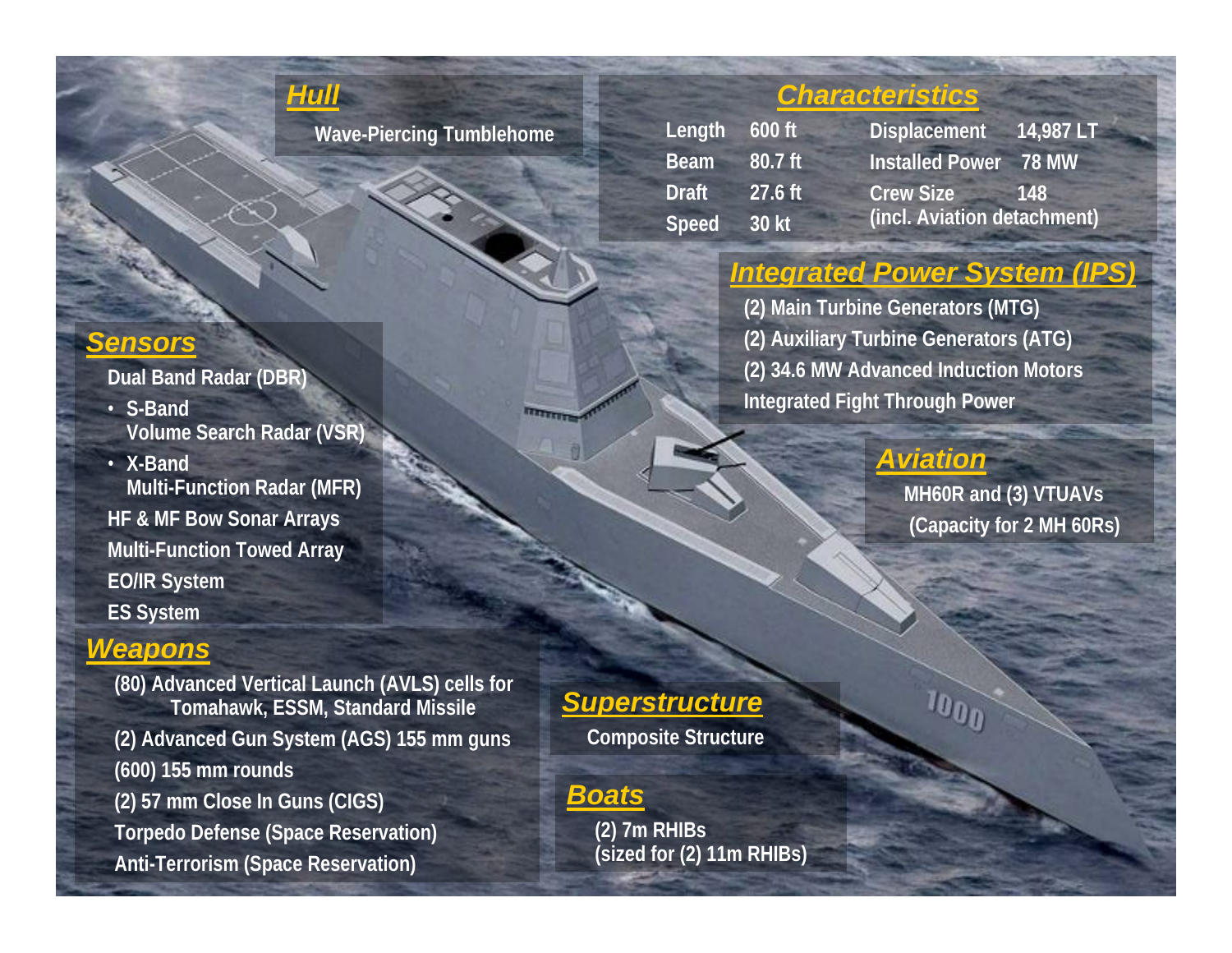# *Zumwalt / DDG 51 Flight IIA Comparison*



**Draft**

#### **Zumwalt Zumwalt**

| <b>Displacement</b>                       | 14,987 LT                      |  |  |  |
|-------------------------------------------|--------------------------------|--|--|--|
| Length / Beam                             | 600 ft / 80.7 ft               |  |  |  |
| <b>Draft</b>                              | 28 ft                          |  |  |  |
| <b>Crew Size</b>                          | 148                            |  |  |  |
| <b>Flight Deck</b>                        | 150 ft x 51 ft                 |  |  |  |
| Freeboard                                 | $22$ ft                        |  |  |  |
| <b>Electric Power</b><br><b>Available</b> | <b>78 MW</b>                   |  |  |  |
| <b>Connectivity</b>                       | Net-Ready /<br><b>Unmanned</b> |  |  |  |

| 14,987 LT       |  |
|-----------------|--|
| 600 ft / 80.7 f |  |
| 28 ft           |  |
| 148             |  |
| 150 ft x 51 ft  |  |
| $22$ ft         |  |
|                 |  |
| 78 MW           |  |

| 150 IL X 5 I IL                       |
|---------------------------------------|
| $22$ ft                               |
| <b>78 MW</b>                          |
| Net-Ready /<br>Unmanned<br>Radio Room |

| <b>DDG 79</b>                               |                                    |  |  |  |  |  |  |
|---------------------------------------------|------------------------------------|--|--|--|--|--|--|
| <b>Displacement</b>                         | $9,217$ LT                         |  |  |  |  |  |  |
| Length / Beam                               | $509$ ft / 67 ft                   |  |  |  |  |  |  |
| <b>Draft</b>                                | $31$ ft                            |  |  |  |  |  |  |
| <b>Crew Size</b>                            | 314                                |  |  |  |  |  |  |
| <b>Flight Deck</b>                          | 71 ft x 57 ft (fwd)<br>44 ft (aft) |  |  |  |  |  |  |
| <b>Freeboard</b><br>at hangar<br>at transom | 13 <sub>ft</sub><br>16 ft          |  |  |  |  |  |  |
| <b>Ship's Service</b><br>Power              | <b>7.5 MW</b>                      |  |  |  |  |  |  |
| Connectivity                                | 14 Radio<br><b>Personnel</b>       |  |  |  |  |  |  |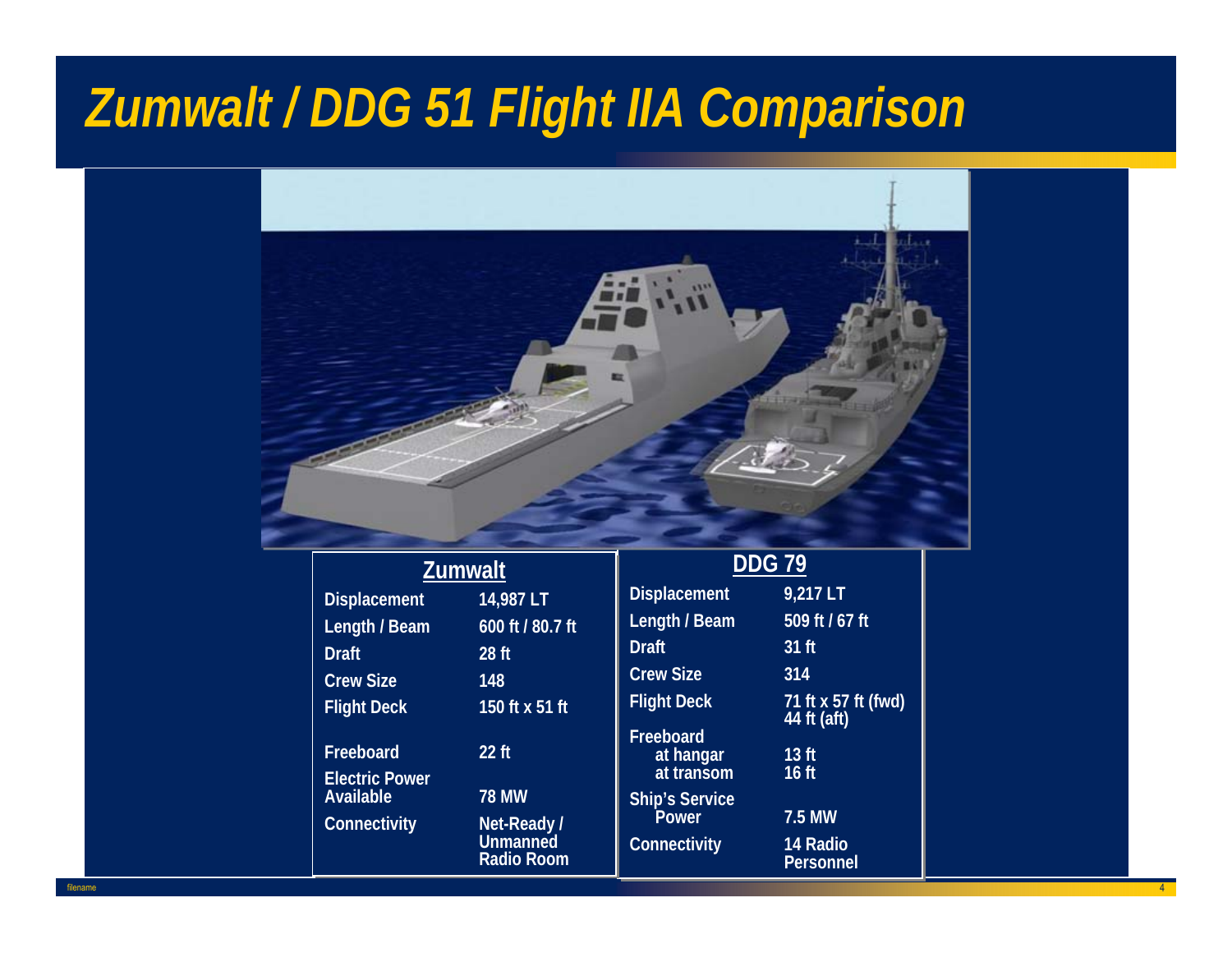### *Zumwalt Advantage Anti Air Warfare -- Aircraft and ASCMs in Littoral*



#### **Radar Cross Section of a Fishing Boat**



filename

e de la construcción de la construcción de la construcción de la construcción de la construcción de la construcción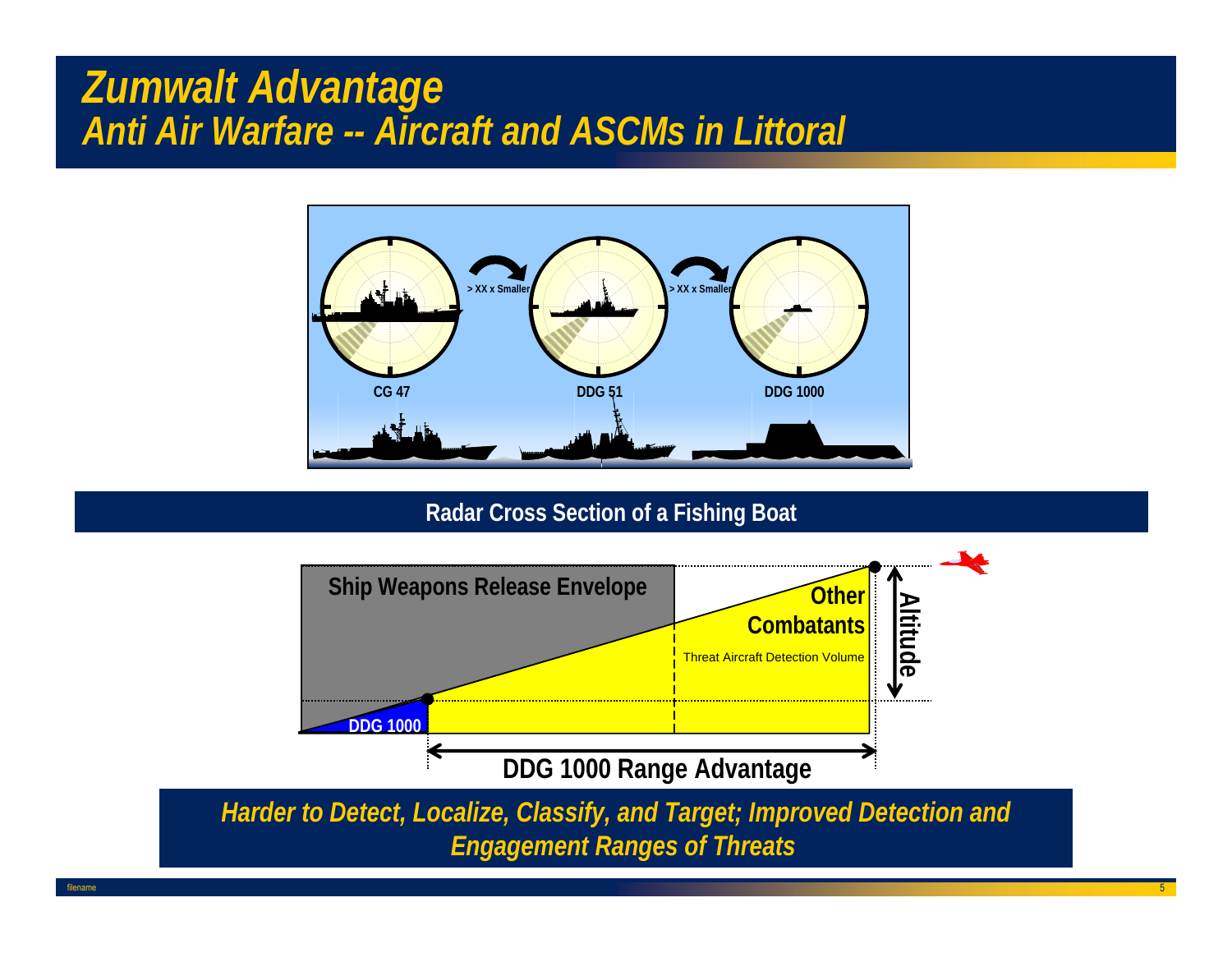### *Zumwalt Advantage DBR vs SPY-1D in Clutter*



#### **DBR (SPY-3)**



#### **SPY-1D(V)**



*Enhanced Performance Against Advanced Threats and Targets in Clutter*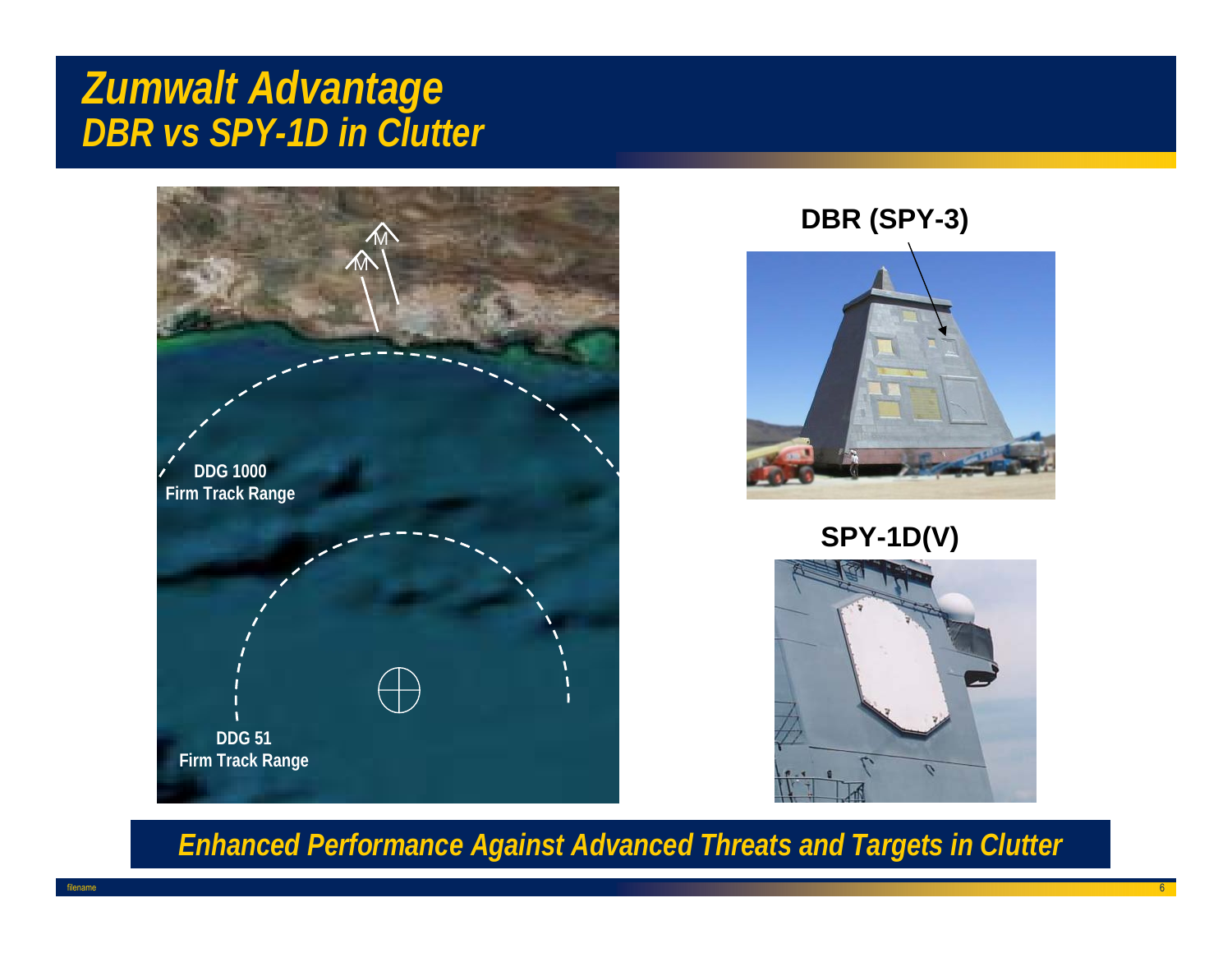### *Zumwalt Advantage Integrated Undersea Warfare*

**Quieter Acoustic and reduced Magnetic Signature**



#### **Enables significant increase in safe operating Area against mine threats**





#### **With 50% decrease in manning for In Stride Mine Avoidance plus ASW**

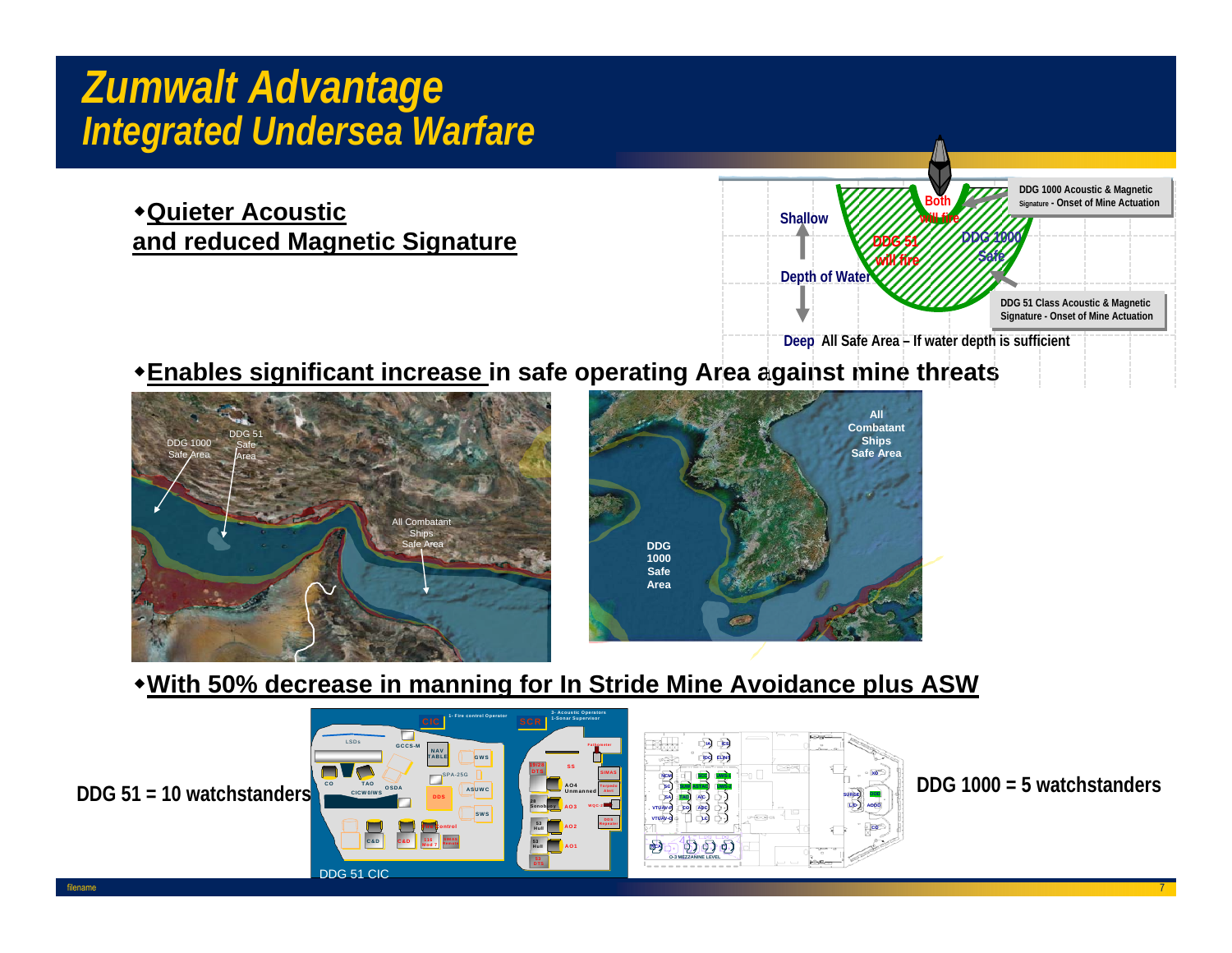### *Zumwalt Advantage Land Attack*



### **AGS / LRLAP**

|                                        | <b>DDG 1000*</b>            |  |  |  |
|----------------------------------------|-----------------------------|--|--|--|
| <b>Munition Weight (AUR)</b>           | <b>320 lbs</b>              |  |  |  |
| <b>Magazine Capacity</b>               | 600 LRLAP                   |  |  |  |
| <b>Ordnance Stored</b>                 | 192,000 lbs                 |  |  |  |
| <b>Manning (excl Fire Control)</b>     | Unmanned                    |  |  |  |
| <b>Warhead Weight</b>                  | $60$ lbs                    |  |  |  |
| <b>Sustained ROF</b>                   | 20 rpm                      |  |  |  |
| Volume of Fire (W/H*ROF)               | 1200 lbs/minute             |  |  |  |
| Range (spec)                           | 74 nmiles                   |  |  |  |
| Ashore Coverage @ 25 nmile<br>standoff | $5,000$ nmiles $^{\wedge}2$ |  |  |  |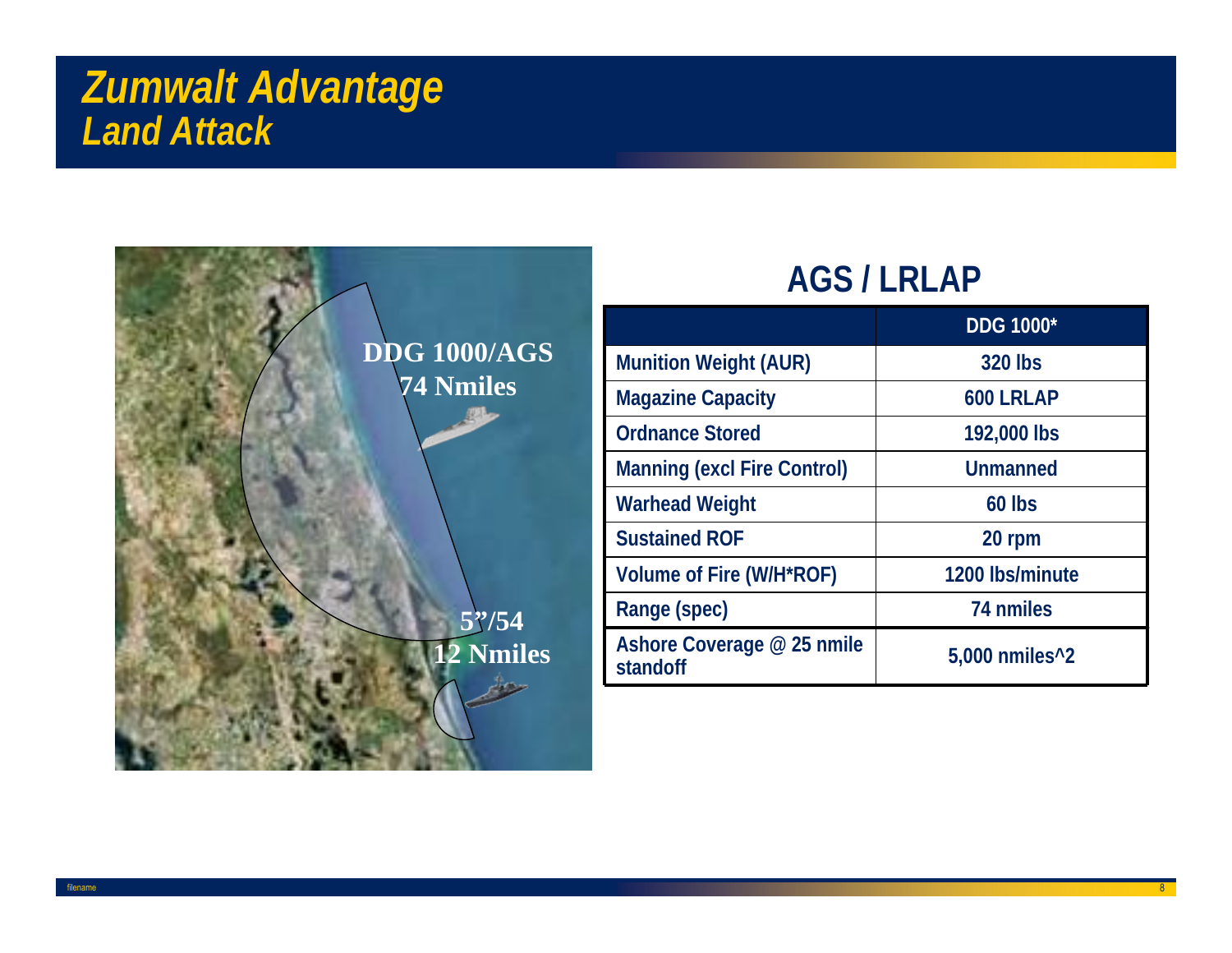# *DDG 1000 Program Schedule*

| Hull               | <b>FY06</b>                                         | <b>FY07</b>                                                   | <b>FY08</b>      | <b>FY09</b>                                                                               | <b>FY10</b>         | <b>FY11</b>   | <b>FY12</b> | <b>FY13</b>                                                                                                                                                                                                                                                                                                                                                                                                                                                                                                                                                                                                                                                                                                                                                                                                                                                                                                                                                                                                                                                                                                                                                                                                                                                                                                                                                                                                                                                                                                                                                                                                                                                           | <b>FY14</b> | <b>FY15</b>                                       |
|--------------------|-----------------------------------------------------|---------------------------------------------------------------|------------------|-------------------------------------------------------------------------------------------|---------------------|---------------|-------------|-----------------------------------------------------------------------------------------------------------------------------------------------------------------------------------------------------------------------------------------------------------------------------------------------------------------------------------------------------------------------------------------------------------------------------------------------------------------------------------------------------------------------------------------------------------------------------------------------------------------------------------------------------------------------------------------------------------------------------------------------------------------------------------------------------------------------------------------------------------------------------------------------------------------------------------------------------------------------------------------------------------------------------------------------------------------------------------------------------------------------------------------------------------------------------------------------------------------------------------------------------------------------------------------------------------------------------------------------------------------------------------------------------------------------------------------------------------------------------------------------------------------------------------------------------------------------------------------------------------------------------------------------------------------------|-------------|---------------------------------------------------|
| <b>Ship Design</b> | $\mathsf{A}$<br>0<br>J<br>J<br>Transition<br>Design | $\mathbf 0$<br>A<br>J<br>J<br><b>Detail Design</b>            | 0<br>A<br>J<br>J | A <br>$\mathbf 0$<br>J<br>J<br><b>Total Systems Production</b><br><b>Readiness Review</b> | 10<br>  A<br>J<br>J | 0<br> A <br>J | A<br>0<br>J | 0<br> A                                                                                                                                                                                                                                                                                                                                                                                                                                                                                                                                                                                                                                                                                                                                                                                                                                                                                                                                                                                                                                                                                                                                                                                                                                                                                                                                                                                                                                                                                                                                                                                                                                                               | A<br>J      | $\lfloor  A  \lfloor 0 \rfloor \lfloor 1 \rfloor$ |
| <b>DDG 1000</b>    | Award<br>Level of Effort                            | Award Advance Award Contract Start Fabrication<br>Procurement |                  |                                                                                           |                     | Lay Keel      | Launch      | Ship Custody Acceptance Trial T&# Acceptance<br><math>Transfer/\sqrt{ }</math></td><td>Combat Sytems Initial Operational</td><td><math>\triangle</math>Trial<br>Combat Sytems</td></tr><tr><td><b>DDG 1001</b></td><td>Award<br>Level of Effort <b>AP</b>rocurement</td><td><b>Award Advance Award Contract</b></td><td></td><td></td><td><b>Start Fabrication</b></td><td>Lay Keel</td><td></td><td>Launch</td><td>Ship Custody Acceptance Trial<br>Transfer <math>\wedge</math></td><td></td></tr><tr><td><b>DDG 1002</b></td><td></td><td></td><td><b>Award Advance</b><br><math>Prlocurement/\sqrt{ }</math></td><td><b>Award Contract</b></td><td></td><td><b>Start Fabrication</b></td><td>Lay keel</td><td>Launch</td><td></td><td></td></tr><tr><td><b>DDG 1003</b></td><td></td><td></td><td>Procurement<math>\wedge</math></td><td><b>Award Advance</b></td><td><b>Award Contract</b></td><td></td><td><b>Start Fabrication</b></td><td>Lay Keel</td><td>Launch</td><td></td></tr><tr><td><b>DDG 1004</b></td><td></td><td></td><td></td><td></td><td><b>Award Advance</b><br>Procurement<math>\triangle</math></td><td><b>Award Contract</b></td><td></td><td><b>Start Fabrication</b></td><td>Lay Keel</td><td></td></tr><tr><td><b>DDG 1005</b></td><td></td><td></td><td></td><td></td><td></td><td><b>Award Advance</b><br>Procurement /</td><td><b>Award Contract</b></td><td></td><td>Start Fabrication</td><td></td></tr><tr><td><b>DDG 1006</b></td><td></td><td></td><td></td><td></td><td></td><td></td><td><b>Award Advance</b><br>Procurement <math>\triangle</math></td><td><b>Award Contract</b></td><td></td><td></td></tr></tbody></table> |             |                                                   |